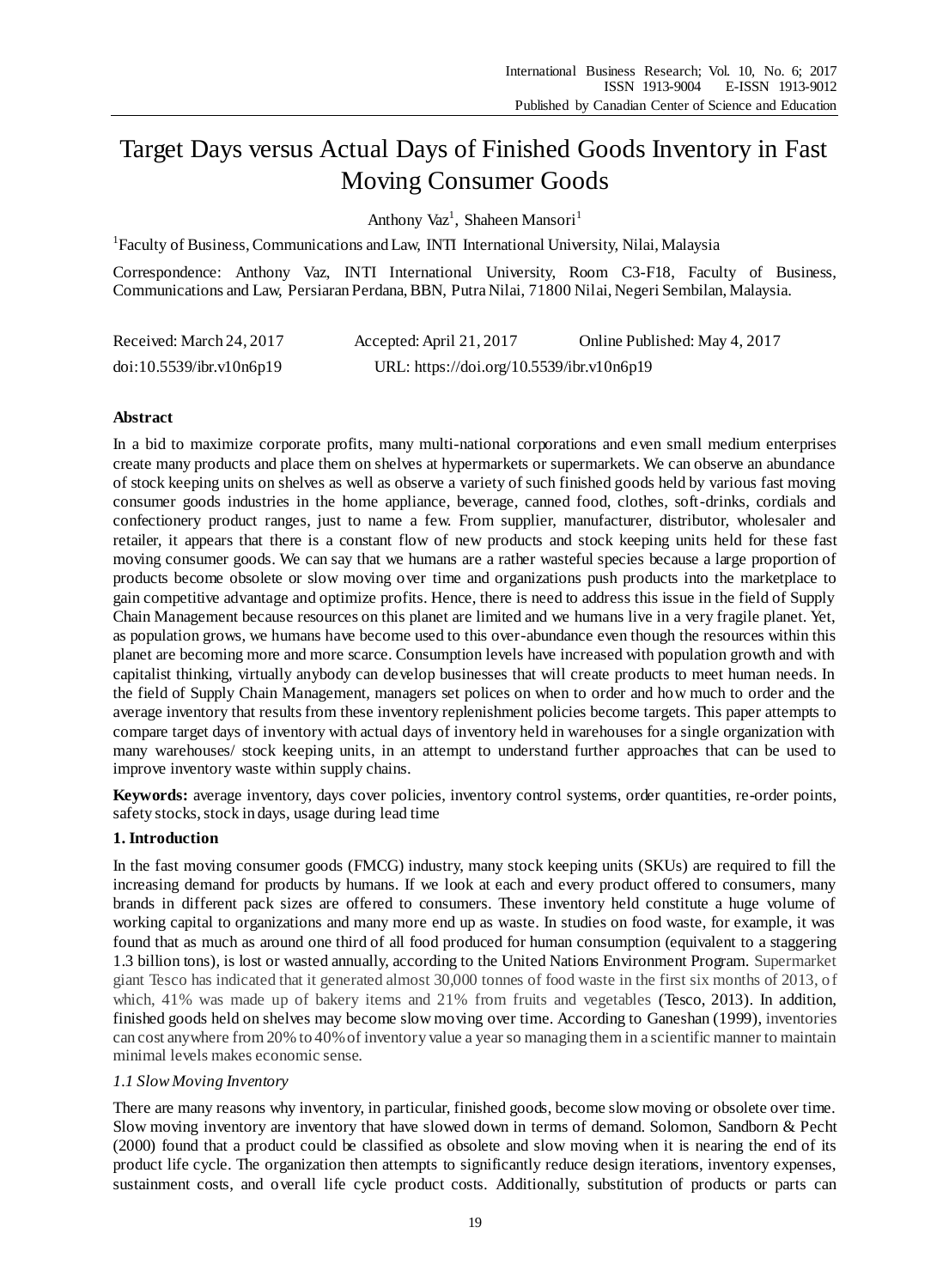significantly and instantaneously reduce demand for specific items and lead to inventory obsolescence. According to Braglia, Grassi & Montanari (2004), slow moving and dead inventory items refers to a level of inventory which has either slowed down in demand and consumption or has never gone under the organization's pre-determined level in a given interval of time. Wintle and Patch (2003) have discussed that organizational policies, competing priorities, system support, and staff training have resulted in companies holding inappropriate quantities of slow-moving items. According to [Romanies](https://www.allbusiness.com/author/michael-romanies) (2016), holding on to bad inventory for years without disposal or write off, will cost an organization investment opportunities, borrowing costs, storage costs, and management costs and it makes the financials look bad. Stock and Lambert (2009) indicated that the obsolescence cost is the difference between the original cost of the unit and its salvage value. Simchi-Levi, Kaminsky & Simchi-Levi (2009) indicated that obsolescence cost is derived from the risk that an item will lose some its value because of changes in the market. Damages and stock losses related to finished goods are easier to identify than obsolete or dead stock, and firms often focus on finished goods due to their identifiable high value and a higher risk of becoming obsolete. Hung (2000) indicated that policies exist within organizations where year-end accounting policies write off excess inventory as part of presenting a true and fair view of an organization's finances especially for year-end purposes.

As a Supply Chain Manager, two important decisions that need to be made in inventory management for FMCG items are to determine when to order and how much to order. If the Supply Chain Manager gets both these decisions right, product availability and an optimized inventory level will help the organization maximize sales as well as optimize working capital for the organization, therefore reducing inventory waste. Setting when to order and how much to order policies, will also allow the Supply Chain Manager to determine the target days of inventory not only at SKU level but also at group (categories) or total levels.

Table 1. How inventory is measured

|                | Description of inventory measure                                                                                                                                                                           |
|----------------|------------------------------------------------------------------------------------------------------------------------------------------------------------------------------------------------------------|
| Volume         | Either in sales units, cases, pallets, container loads, weight, length or liters.                                                                                                                          |
| Value          | Sales units multiplied by cost of goods sold or sales price for revenue earned.                                                                                                                            |
| Turns          | Cost of goods sold / average inventory investment in raw materials, work-in-process $\&$<br>finished goods.                                                                                                |
| Cover          | Inventory cover in seconds, minutes, <i>days</i> , weeks, months (usually days), usually<br>determined as the current quantity in stock divided by the anticipated future daily rate of<br>usage or sales. |
| Lead Times     | Length of time taken to obtain or supply a requirement from the time a need is ascertained<br>to the time the need is satisfied.                                                                           |
| Service Levels | The actual service level attained in a period, usually the number of times an item is<br>provided on demand over the number of times the item has been demanded.                                           |
| Stock-outs     | Expressed as a percentage of demand not met within the total stock population during a<br>given period.                                                                                                    |

Besides value and volume of inventory, the most common measure of inventory is days cover (Table 1) of inventory in finished goods, sub-assemblies, components or raw material. According to King and King (2015), days cover is widely used because it relates directly to lead time. It allows Supply Chain Managers to decide if inventories are appropriately sized to satisfy the reason for having inventory at that spot in the process. Supply Chain Managers in a bid to reduce the complexity of managing many SKUs, resort to some form of classifying inventory into categories of inventory, hence, inventory replenishment rules can be set for a smaller range of products as opposed to determining the related replenishment levels at each SKU level.

Once days of inventory are established as a target for SKUs or inventory categories or as a total, Supply Chain Managers can compare actual days of inventory with target days, but the task of doing this can be quite complex as there are specific calculations to be routinely done. With the use of Excel spreadsheets, simpler tasks for project management and routine calculations can be determined (Kidman, 2011). For manufacturers whose business models are based on rapid product lifecycles and speed, legacy Enterprise Resource Planning (ERP) systems are used but these can be a bottleneck. Legacy ERP systems are designed for transactional data and delivering order shipment, but these systems aren't capable of scaling to meet the challenges supply chains face today. Hence, the issue of managing large databases of data, particularly 'big data' remains a challenge for Supply Chain Managers today (White, 2014). According to SCM World's latest Chief Supply Chain Officer Report, 64% of supply chain executives consider big data analytics a disruptive but important technology, setting the foundation for long-term change management in their organizations (Columbus, 2015).

#### *1.2 Problem Statement*

With economic slowdown a global reality, companies are increasing their efforts to reduce capital requirements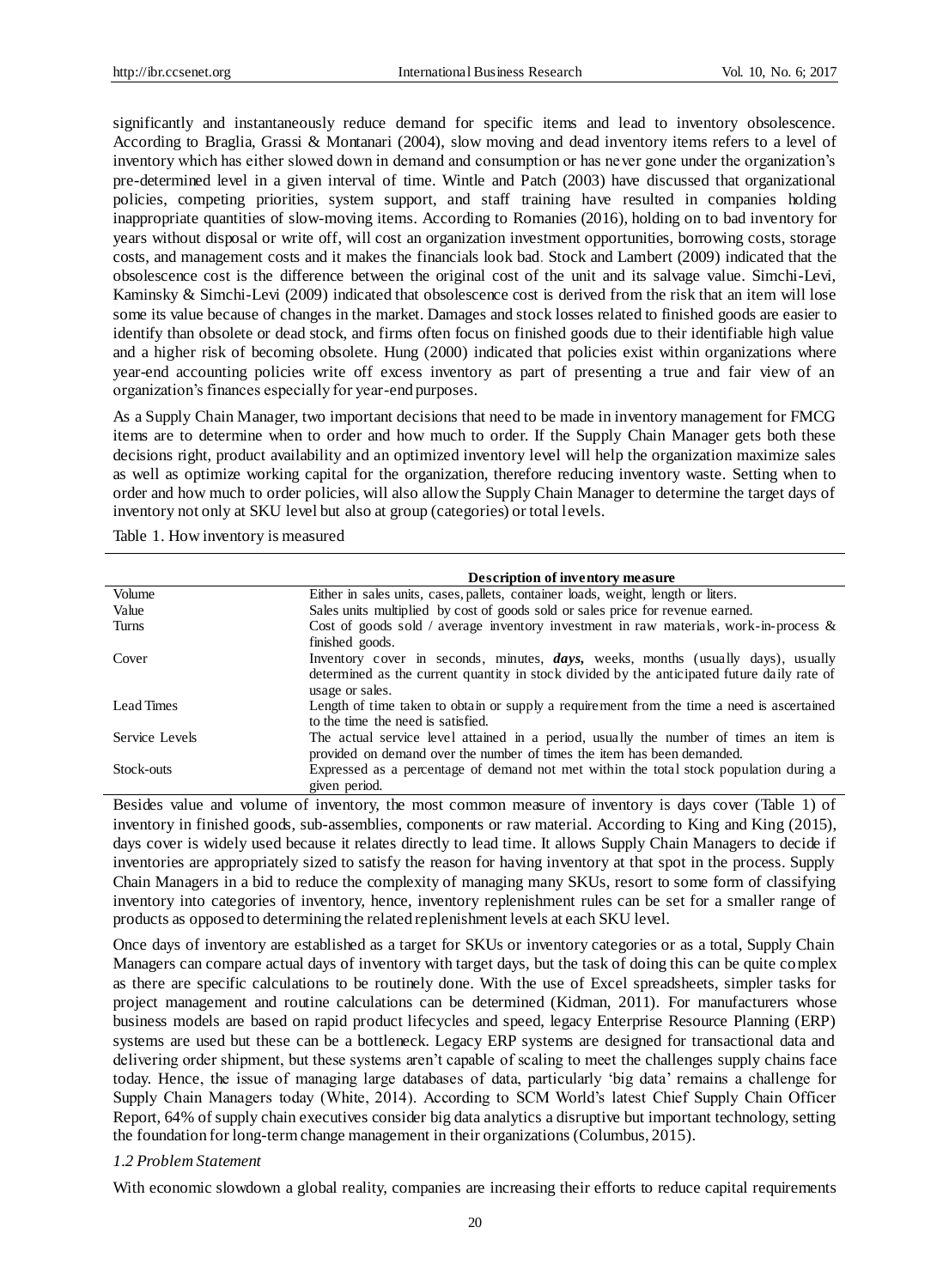and find operating efficiencies (Wintle & Patch, 2003). It is no longer grow at any cost but the cost of generating sales, more specifically return on assets (ROA) with return on investment (ROI) carrying significant weight. As part of the overall effort to become more efficient and compete in tough economic conditions, organizations need to review their approach to inventory management for significant and short-term results. Hence, the discussion on the problem statement in this research looks specifically at how inventory is measured and how we can attempt to reduce inventory held to minimize inventory waste. There has been more emphasis within various industries to improve days cover or inventory turnover performance in make to order versus make for stock environments and the evidence suggests that there is much scope to improve days cover or inventory turnover in make for stock environments.

#### *1.3 Higher Inventory Turnover (or Days of Inventory) in Make to Order versus Make for Stock Environments*

We can note from the literature that generally, two types of mutually supportive concepts exist for lean (make for stock} and agile (make to order) manufacturing. Lean manufacturing is appropriate when market conditions are basically stable, demand is smooth and standard products are produced, whereas agile manufacturing is appropriate when the environment is more turbulent and more product variety is present (Vazquez-Bustelo, Avella & Fernandez*,* 2007). We can note that in make to order (Just-in-time or JIT) environments, many variables have been researched to determine relationships between JIT manufacturing practices and performance outcomes (Mackelprang & Nair, 2010). Table 2 shows such variables.

Table 2. Variables to determine relationships between JIT manufacturing practices and performance outcomes

| Variables used in make to order environments |                           |                                            |                            |  |  |  |  |  |  |  |
|----------------------------------------------|---------------------------|--------------------------------------------|----------------------------|--|--|--|--|--|--|--|
| Set-up time reduction                        | Multi-function<br>workers | Repetitive master schedule                 | Kanbanpull system          |  |  |  |  |  |  |  |
| Small lot sizes                              | solving                   | Small-group problem Preventive maintenance | MRP adoption to JIT        |  |  |  |  |  |  |  |
| JIT deliveries from supplier                 | Training                  | Equipment layout                           | Accounting adaption to JIT |  |  |  |  |  |  |  |
| Supplier quality levels                      | Daily                     | schedule Product design simplicity         |                            |  |  |  |  |  |  |  |
|                                              | adherence                 |                                            |                            |  |  |  |  |  |  |  |

*Note*. MRP = Material Requirement Planning

However, in make for stock environments, product availability has become the number one priority and in such an environment of high product availability, the probability of waste in the form of obsolete inventory held in warehouses is generally high as outdating values are perceived to be high especially for fresh food (Mertens, 2013). In addition, attempting to push inventory through the distribution network, customer service has become the number one objective with attempts to reduce cost coming a close second. In a study conducted in the US (Table 3), inventory related importance tend to focus on stock-outs, cash flow, inventory turns, lead times, fill rates whereas inventory obsolescence ranked a distant sixth (Fraser & Brandel, 2007).

Table 3. Ranking of inventory management objective in US study (Fraser & Brandel, 2007)

| Inventory management objective | <b>Ranking</b> |
|--------------------------------|----------------|
| Stock-outs                     |                |
| cash flow                      | 2              |
| inventory turns                | 3              |
| lead times                     | 4              |
| fill rates                     | 5              |
| Inventory obsolescence         | 6              |

In another study by Eroglu and Hofer (2011), 54 manufacturing companies in the US showed that the shape of inventory-performance relationship varies considerably across industries. Eroglu and Hofer (2011) began their studies by stating that limited evidence exists for inventory leanness leading to improved firm performance. The Japanese experience of JIT production has shown that there are benefits associated with efforts to reduce inventory lead time and the associated inventory cost (Pan & Yang, 2000). However, not all products can apply the JIT-in-time strategy because consumers of fast moving consumer goods expect the product to be on the shelf at the time of purchase.

*1.4 Evidence Supports Inventory Turnover Performance is Significantly Poorer in Make for Stock Environment*

In studies by Niu (2013), it was made known that Apple Inc. had the best supply chain in the world for 4 straight years (Figure1).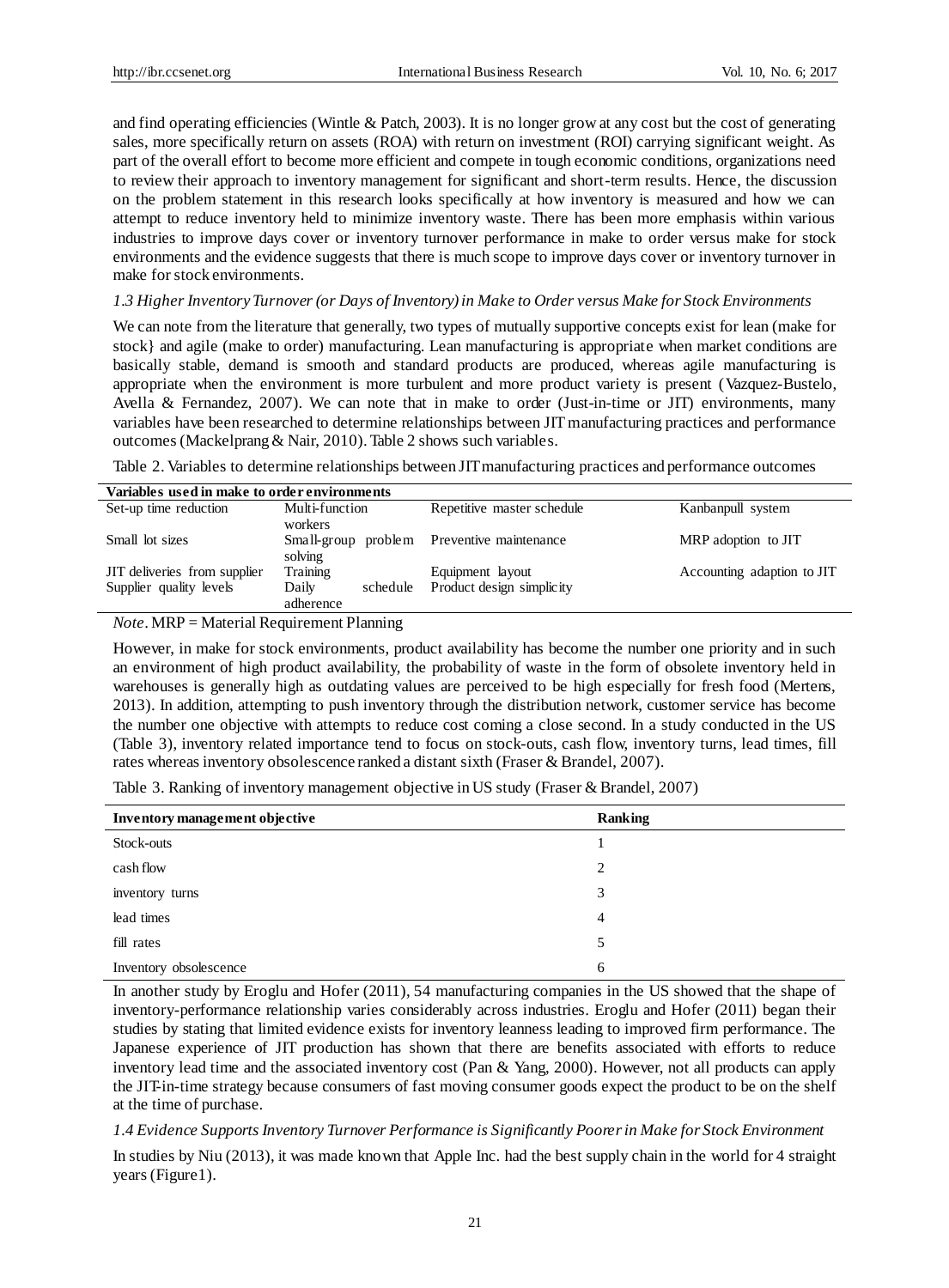

Figure 1. Comparison of inventory Turnover and Days of Inventory (2002-2012)

In Figure 1, we can note that the measures reflect reduced inventory in make to order industries for laptops, smartphones and electronic products, whereas there is much scope for improvements in inventory performance in make for stock industries.

Table 4. Inventory turnover in leading organizations

| <b>Inventory turnover in organizations</b>                  |     |                  |  |  |  |  |  |  |
|-------------------------------------------------------------|-----|------------------|--|--|--|--|--|--|
| Make to order organizations<br>Make for stock organizations |     |                  |  |  |  |  |  |  |
| Dell Computer                                               | 90  | Coca-Cola        |  |  |  |  |  |  |
| Nissan                                                      | 150 | Home Depot       |  |  |  |  |  |  |
| <b>McDonalds</b>                                            | 12  | Anheuser Busch   |  |  |  |  |  |  |
|                                                             |     | Johnson Controls |  |  |  |  |  |  |

Table 4 shows that organizations that are in make to order environments tend to move their inventory faster than those in make for stock organizations (Heizer & Render, 2017). Based on comparisons of inventory turnover between these organizations, we can note that there is significantly more inventory in make for stock compared to make to order environments. The main reason for this as explained earlier is that inventory related importance among companies tend to focus on product availability as a main objective (Fraser & Brandel, 2007) because consumers will not wait for the product when they attempt to make a purchase. Consumers in make to order environments may wait for products after an order has been made, for example in laptop assembly or car manufacture. An exception could be true in the case of McDonalds, where customers are able to wait just long enough in the queue from order of product to receiving the product during drive-ins, in particular.

## **2. Literature Review**

The literature review for the area of study attempts to introduce the fast moving consumer goods industry and the scope of inventory held within warehouses in the FMCG business for make for stock type business. This then leads to the literature involving inventory categorization (or classification) which then leads to how inventory categories are used to determine target days of inventory to be compared with actual days of inventory (Stock In Days or SID) held. The mathematical models of inventory management, in particular, those that decide when to order and how much to order are looked at, as these directly impact the amount of days inventory is held in a business. Inventory control systems using fixed order period systems and fixed quantity review system and the calculation of safety stock using desired service levels will also be reviewed to determine when to order. How much to order using days cover policies as well as the economic order quantity (EOQ) and production order quantity (POQ) models will be researched as order quantities form a main part of how much inventory is held. It can be deduced that the bigger the order quantity, the higher the average inventory held.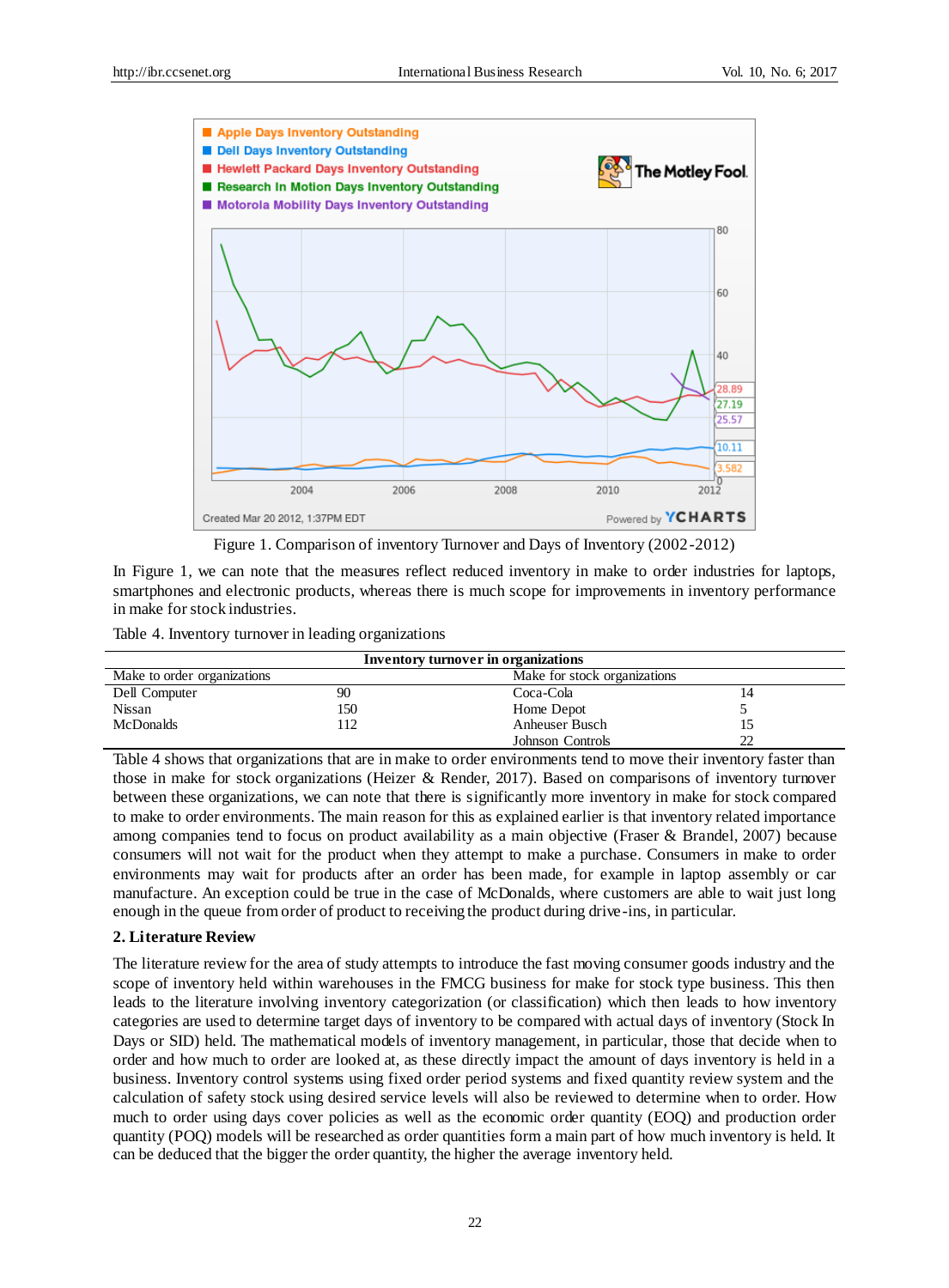#### *2.1 Inventory Performance and Days of Inventory*

In the study by Oliva and Watson (2011), days of inventory performance was used as a performance measure of operational effectiveness. Actual days of inventory for this study uses the formula:

 *End period inventory in sales units/ sales units ordered annually multiplied by 365 days* (1)

Formula (1) is used to determine days of inventory of finished goods for the fast moving consumer goods business held in warehouses. In financial accounting, the measure of days in inventory (or average turnover period, or days of inventory held) carries the same information as the inventory turns measure (Business Encyclopedia, 2016). Whereas turns is a rate, the SID measure expresses the same information as a number of days per turn. In preparing year-end accounts, analysts usually use 365 days while some analysts prefer 360 and use sales revenue or cost of goods sold divided by average inventory held to determine inventory turnover. However, in this study, the end period sales units divided by the sales units ordered annually is used and obsolete inventory for such businesses will impact days of inventory which impacts warehouse space and working capital if inventory is not carefully managed. To continue with the literature on days of inventory, we need to review literature on inventory control systems and mathematical models used in inventory and how re-order points and order quantities are determined that will impact days of inventory held.

#### *2.2 Inventory Control Systems*

The managerial procedure for implementing an inventory policy is inventory control. The accountability of control measures units at a specific location and tracks additions and deletions (Bowersox, Closs & Bixby Cooper*,* 2010). Inventory is held for a variety of reasons and these could be due to unexpected changes in customer demand, the presence of many situations of a significant uncertainty, lead times or economies of scale offered by transportation companies (Simchi-Levi et al, 2009). Hence, Longo and Mirabelli (2008) suggested the use of a decision making tool and compared the effects of demand versus inventory control policies, lead times, customer's demand intensity and variability in an advanced supply chain management tool based on modeling and simulation. Hence, when inventory is held, inventory control systems are used to control the level of inventory and for the fast-moving consumer goods industry, inventory control systems are usually favored.

#### *2.3 Mathematical Models Used in Inventory*

The literature states that there are common models that can be found to determine:

- When to order? the Re-order point ( sometimes called the Re-order level or R)
- How much to order? the quantity to be ordered (or Q).

These questions will help a Supply Chain Manager to determine the right level of inventory to be held to ensure optimized working capital held in relation to the desired customer service levels required by the market. Knowing when to order and how much to order is determined using inventory control systems. Inventory control systems can be illustrated below using Figure 2 (Krajewski, Ritzman & Malhotra, 2010).



Figure 2. Inventory control system (demand and lead time constant)

*Note*. L = Lead time;  $R = Re$ -order level;  $Q =$ Quantity

When inventory reaches a user defined re-order point or level  $(R)$ , an order  $(Q)$  is placed periodically. In the real world today, consistency of demand happens less frequently and so inventory control systems that cater for inconsistent demand have been developed, two of which use the following methods:

Fixed quantity review system (also called continuous review policy), and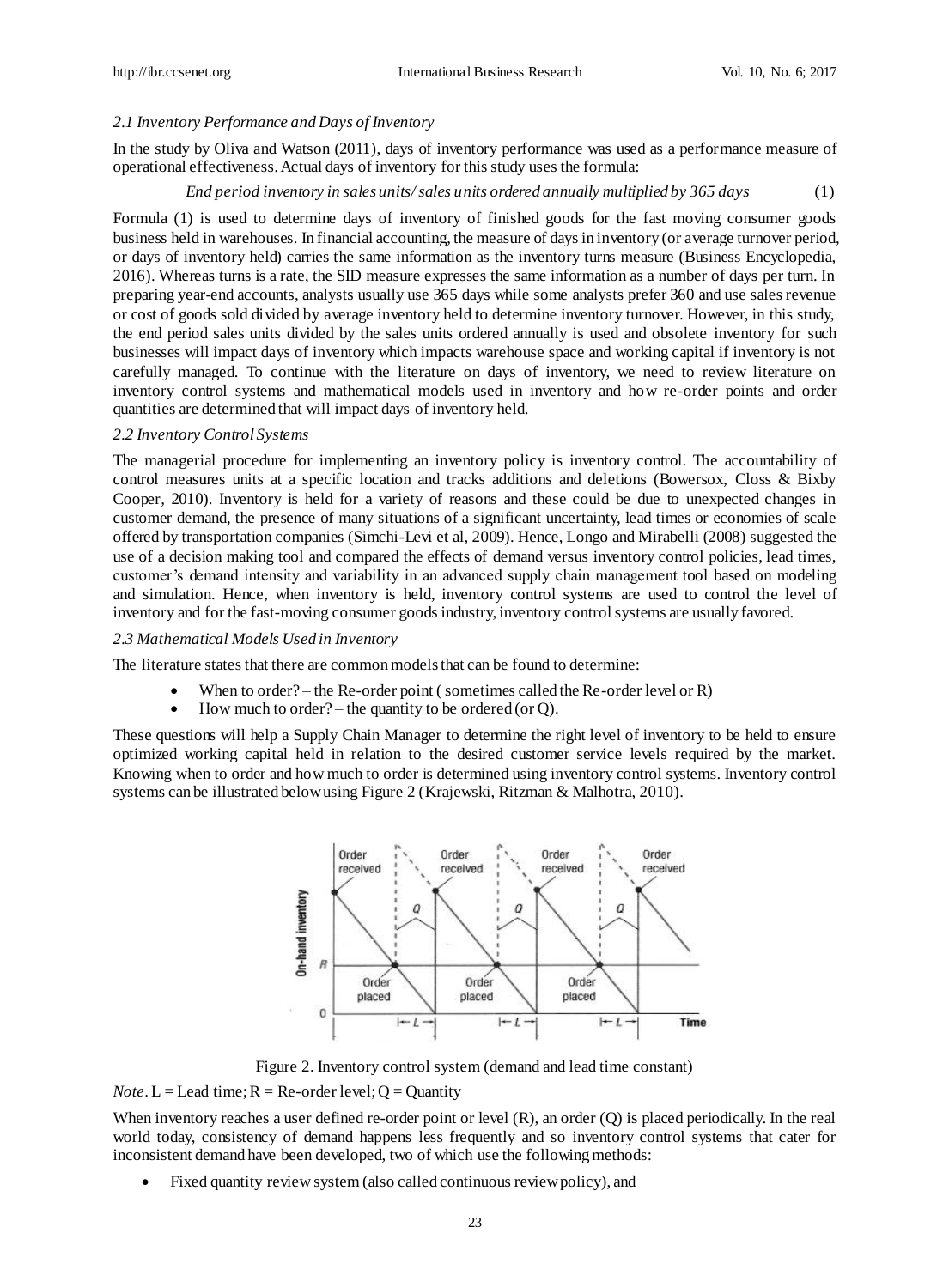Fixed period order system ( also called periodic review method)

## *2.4 Fixed Quantity Review System*

When demand is uncertain and not constant, the time between orders (TBO) is illustrated in Figure 3 (Krajewski et al, 2010). TBO is not consistent between products and an organization may choose this type of inventory control system and calculate replenishment order quantities based on target days or batch sizes and fix the order quantity over the review period. Simchi-Levi and Kaminsky (2008) suggested that categories of inventory with higher order volume should have a high-frequency continuous review policy (e.g. daily or weekly review) whereas categories with lower order volume should be reviewed using the periodic review method (e.g. monthly or longer).



Figure 3. Fixed quantity review system (continuous review)

## *Note*. TBO = Time between orders

# *2.5 Fixed Period Order System*

In the fixed period order system, the on-hand inventory is reviewed periodically (usually end-of-month) and could be used for demand that can be lumped periodically for bulk purchases. Quantities (Q) ordered are not fixed but the review period (P) is fixed as per Figure 4 (Heizer & Render, 2017).



Figure 4. Fixed-period order system

 $Note. P = Review period$ 

## *2.6 Determining the Re-order Point*

Reid and Sanders (2010) wrote that not all items in the company's inventory are equal and do not need the same level of control. Krajewski et al (2010) wrote that in order to determine when the re-order point is during the lead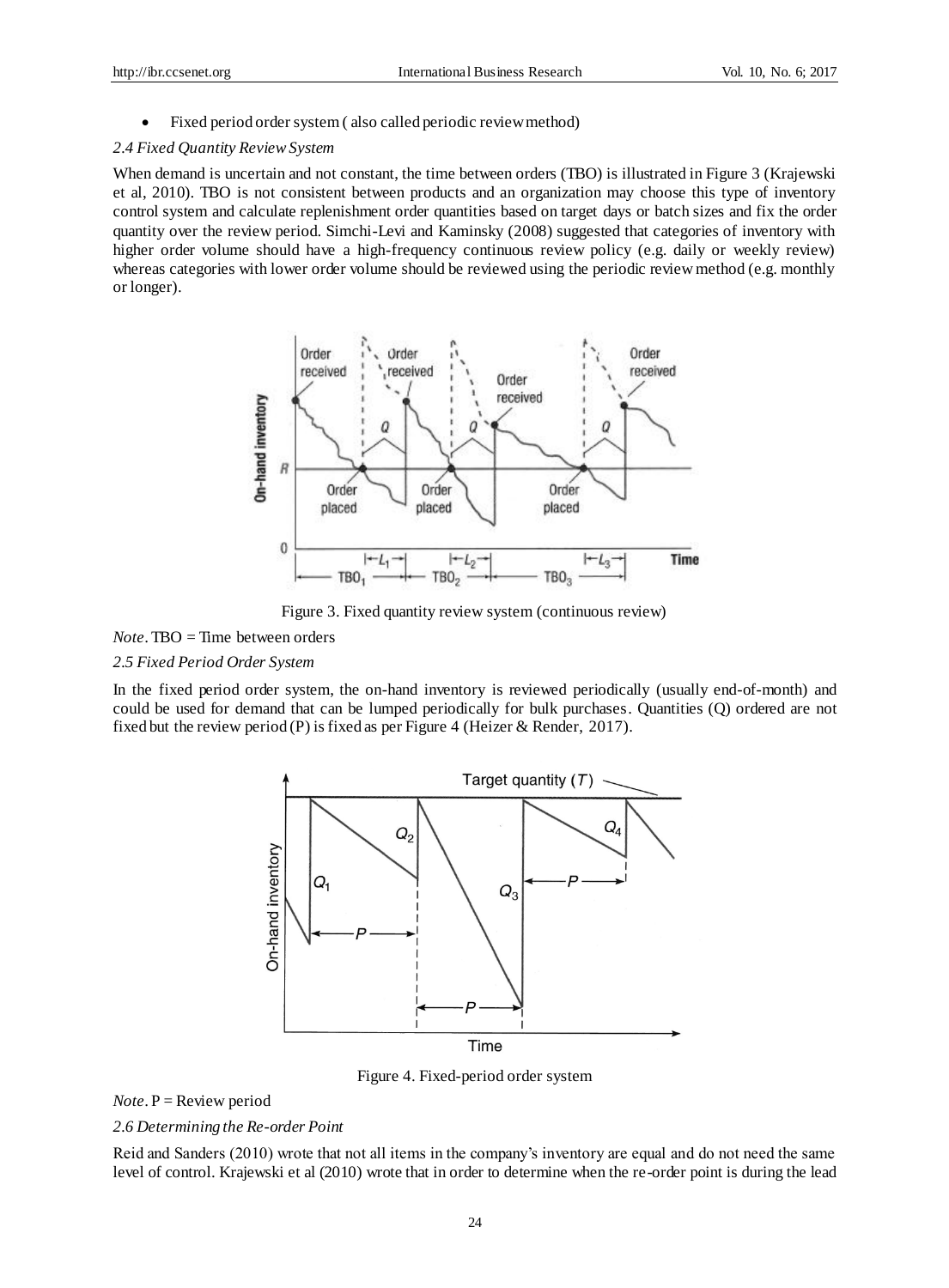time, the usage during the lead time is determined. Daily usage during the lead time can be firstly determined by dividing annual demand by 365 days. 365 days is used instead of working days (usually about 250 days) because financial statements use 365 days in the determination of days of inventory, irrespective of actual days worked and this is a standard measure in the field of accounting although some analysts prefer 360 days (Business Encyclopedia, 2016). Daily usage is then multiplied by the lead time days to determine R. However, when demand is uncertain, safety stocks are needed to cover fluctuation in demand.

#### *2.7 Calculating Safety Stocks Using Desired Service Levels*

If no demand fluctuation exists, we can determine R (or the re-order point) to re-order an item, as the daily average usage multiplied by the lead time in days. In a study, Beamon (1998) looked at setting of safety stock levels using single echelon approximations of lead time, demand and supply variation to achieve a desired inventory performance.

According to Heizer and Render (2017), if the demand fluctuates and a desired service level of say 90% (or higher) is required, we can use normal distribution tables to determine the Z-score, thus applying :-

#### *Re-Order Point = Average demand during the lead time + Z-score multiplied by the standard deviation () of the data distribution* (2)

The Z-score helps determine a single number that can be applied to the standard deviation (Render, Stair Jr., Hanna & Hale, 2013) to determine the probability of meeting fluctuating demand.

The standard deviation of the sampling distribution will equal the population standard deviation divided by the square root of the sample size (n).

$$
\sigma_{\bar{x}} = \frac{\sigma_{x}}{\sqrt{n}}
$$

 $\sigma_{\bar{x}}$  is the standard deviation of 'x' number of samples (3)

#### *2.8 How Much to Order?*

In the inventory control system model (Figures 3 and 4), Q is the quantity to order. Several approaches can be made to determine the quantity to order.

- Q determined is based on days cover policies
- Economic Order Quantity model
- Production Order Quantity model

#### *2.9 Order Quantity Determined Using Days Cover Policies*

This is a general rule of thumb policy that uses days cover policies to determine how much to order. Organizations may order a month's inventory at a time, simply because they pay their creditors monthly payments. This can be considered a weak policy because the Q ordered will determine the average level of inventory held (Figure 5).



Figure 5. Average inventory is Q ordered divided by 2

When quantities are ordered, average inventory held is determined by the formula:

*Average Inventory (or target inventory held) = Q/2* (4)

 $Q/2$ , or the midpoint between the time inventory arrives and the time it depletes to zero (if no safety stocks are held) will result in a 2-week inventory held if 4 weeks of inventory is ordered. In many JIT environments, only a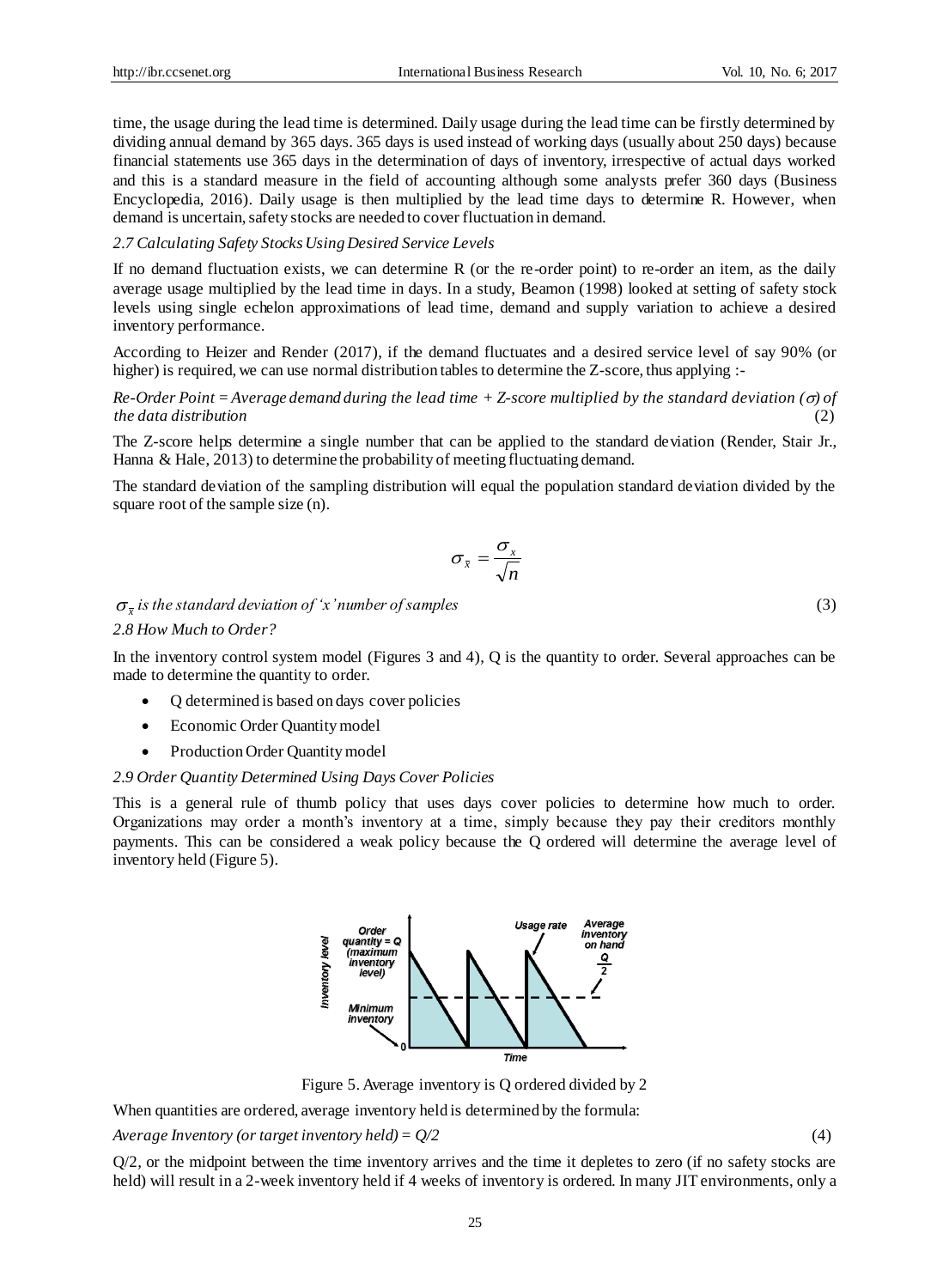few days of inventory is held (for example, Toyota keeps 2-3 days of inventory and Dell keeps about 4-5 days of inventory) whereas in FMCG industries, quantities ordered based on categories may be set at lower days replenishment for items with higher volume as opposed to higher days replenishment for items with lower volume.

#### *2.10 Economic Order Quantity (EOQ)*

Harris (1915) developed the EOQ model that attempted to equate holding costs and ordering costs. EOQ uses the formula where EOQ is the square root of 2DxS/IC, where D=annual demand, S=setup or ordering costs and I=the holding cost, as a fraction of standard cost (C) of the product. From Figure 6, we can gather that ordering costs tend to increase as we order more frequently. Additionally, the bigger the quantity ordered, the higher the average inventory will be held, since average inventory is determined as Q divided by 2. Hence, the most economical order quantity occurs when holding costs equate with ordering costs (Heizer & Render, 2017).



EOQ is excellent for use when demand is consistent and stable. Hence, it could be used for replenishment of shelf stock (in a department store) and for re-ordering medical supplies (in a hospital). However, the EOQ model has its limitations, because it assumes that demand is constant throughout the year. In real life, this is hardly so, but some products, example pharmaceutical products purchased monthly by patients undergoing various treatments may exhibit consistent monthly demand patterns.



Figure 7. Production order quantity

## *2.11 Production Order Quantity (POQ)*

The POQ model is a variation of the EOQ model and is used when units are produced and sold simultaneously. The EOQ model was criticized (Tersine et al, 1999) as the EOQ calculation was considered inappropriate for determination of lot sizes for in-house production. Therefore, holding costs are marginally lower as units produced and sold offset each other by daily production and daily demand (Figure 7). The EOQ formula is thus adjusted to reflect this where the square root of 2DxS/IC now becomes the square root of 2DxS/IC (1-d/p) where d=daily demand and p=daily production (Heizer & Render, 2017).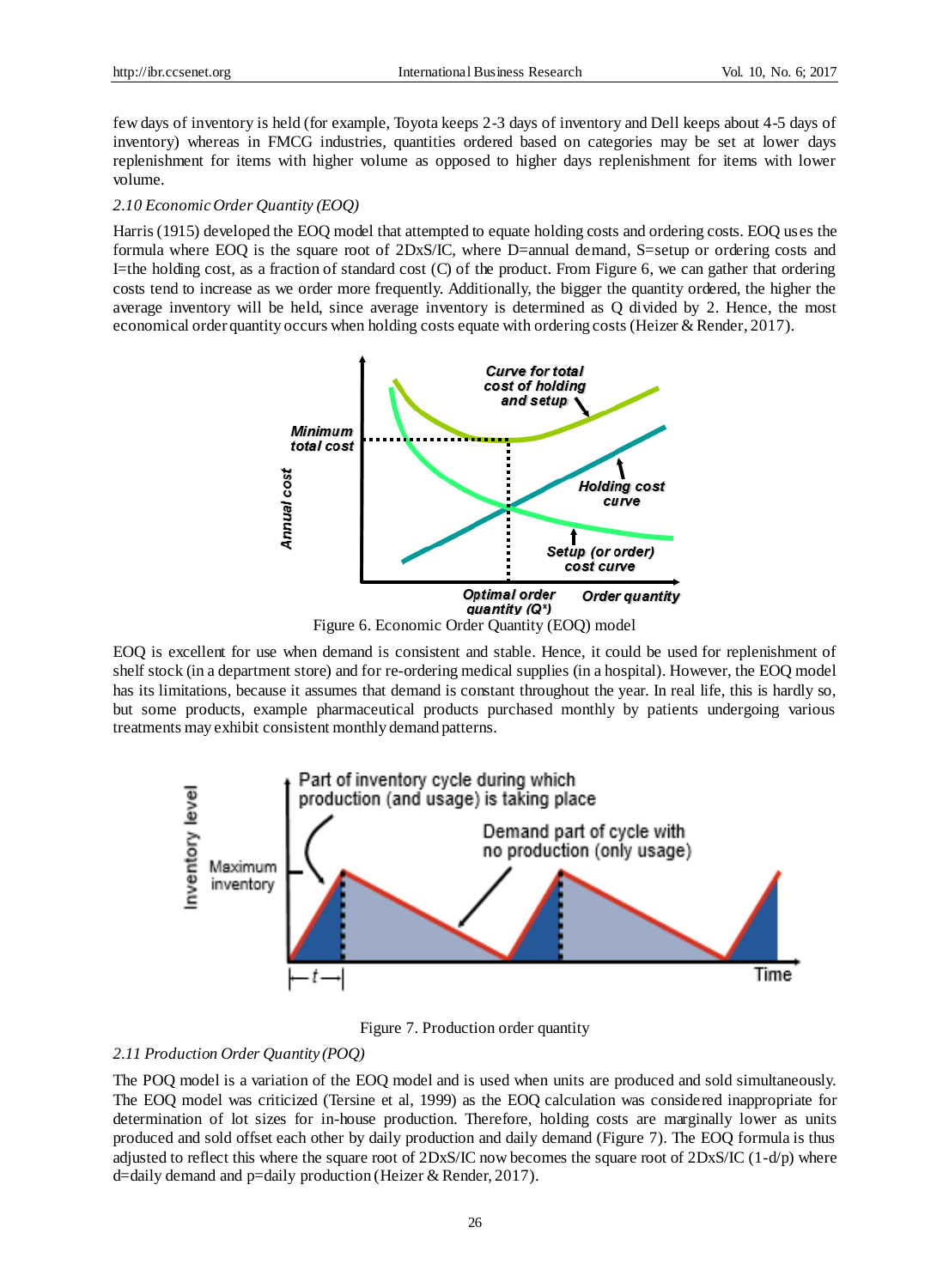# *2.12 How Much to Order Determines Average Inventory Held*

Earlier, we mentioned that Q divided by 2 provides us with average inventory held. However, when safety stocks are held, we can determine average (or target) inventory held as:

$$
Safety \, stocks + Q \, ordered/2 \tag{5}
$$

On average, the level of inventory held based on user defined policies will be the level of safety stock and a point between the minimum and maximum of Q (or Q/2).

This then becomes the target inventory and the number of days to be held and the value of the inventory can be calculated. Safety stocks can be set arbitrarily at 2 weeks and set this way when standard deviation data is not readily available. When replenishment policies involving the amount of safety stock to be held are not reviewed regularly, an organization can be out of stock or hold excess inventory.

#### *2.13 InventoryCategorization*

Inventory categorization attempts to classify inventory into categories. The most common unit of measure used in inventory categorization is order volume and order volume is measured in either sales units, cases, pallets, container loads, weight, length or liters. This study uses:

*Order volume as number of orders in sales units received in a year ( where d are orders received daily and ∑d is the sum of all orders for a stock keeping unit (SKU) during a year)* (6)

A popular way of categorizing inventory (Reid & Sanders, 2010), is to classify volume of sales units by SKUs received into ABC categories (Figure 8).



| Percentage of<br>items | <b>Order Volume</b> |
|------------------------|---------------------|
| 20%                    | 80%                 |
| 30%                    | 15%                 |
| 50%                    | 5%                  |

Figure 8. ABC classification of inventory, based on the order volume

Usually, as inventory is classified in groups called ABC groupings, Supply Chain Managers attempt to categorize the many number of SKUs into a few categories, so that common replenishment rules can be applied to the few categories.

## *2.14 Determining Target Days of Inventory Held Using ABC Analysis*

We can demonstrate how inventory categories are used to determine target days of inventory held. For example, if we use A=0 to 80%, B=81 to 95% and C=96 to 100%, we can determine ABC categories based on order volume as per Table 5.

| Table 5. How ABC categories are developed |
|-------------------------------------------|
|-------------------------------------------|

| N <sub>0</sub> | <b>Inventory items</b> | Order<br>Volume | Cumulative<br>volume | Cumulative percentage  | Grade |
|----------------|------------------------|-----------------|----------------------|------------------------|-------|
|                | <b>SKU1</b>            | 50              | 50                   | 50/100*100=50.00%      | А     |
|                | SKU <sub>2</sub>       | 30              | 80                   | 80/100*100=80.00%      | А     |
|                | SKU3                   |                 | 89                   | 89/100*100=89.00%      | B     |
| $\overline{4}$ | SKU4                   |                 | 94                   | $94/100*100=94.00\%$   | B     |
|                | SKU5                   |                 | 97                   | 97/100*100=97.00%      |       |
| 6              | SKU6                   |                 | 99                   | 99/100*100=99.00%      |       |
|                | SKU7                   |                 | 100                  | $100/100*100=100.00\%$ |       |
|                | Total                  | 100             |                      |                        |       |

Hence, we can determine target days of inventory as per the method below. We begin by looking at average withdrawal rate per day for each ABC category of inventory (Table 6).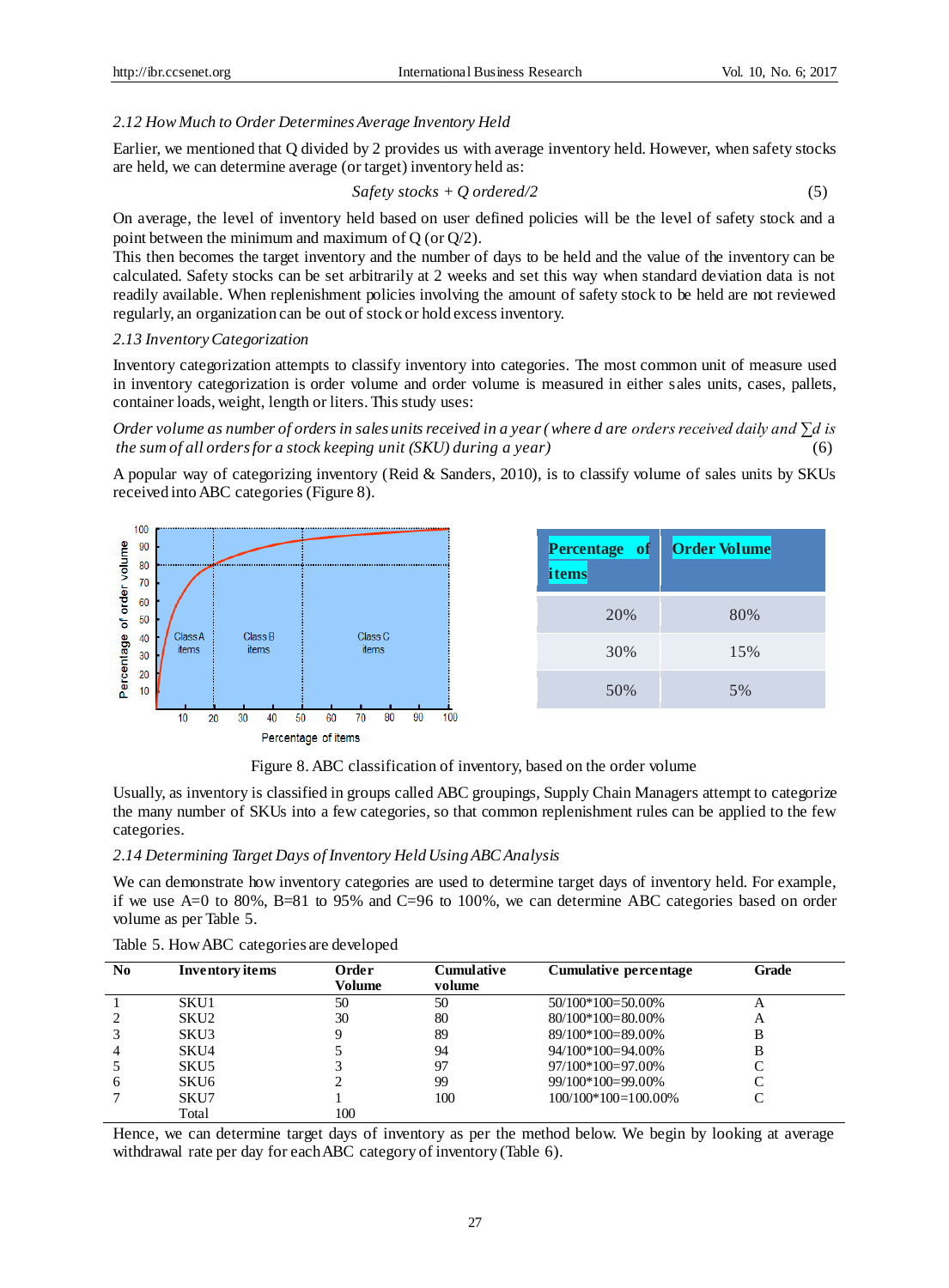| Categories  | Average withdrawal rate |  |
|-------------|-------------------------|--|
| A           | 80 units a day          |  |
| B           | 14 units a day          |  |
| $\mathbf C$ | 6 units a day           |  |
| Total       | 100 units a day         |  |

Table 6. Average withdrawal rate per day for ABC categories

Supply Chain Managers may then set days cover policies for each category as per the parameters set (Table 7). Table 7. Setting of re-order points (ROP) and order quantities (Q) days cover using inventory categories

| Category | ROP (days) | $Q$ (days) | $ROP$ (units) | $Q$ (units) |
|----------|------------|------------|---------------|-------------|
| A        |            | 14         | 560           | 1120        |
| B        | 14         | 28         | 210           | 420         |
| C        | 28         | 84         | 140           | 420         |
| Total    |            |            | 910           | 1960        |

The ROP is usually set based on days of lead time to obtain supplies plus safety stock (in days), usually to cover fluctuations in demand. According to Randall, Nowicki & Kulkarni ( (2016), the perfect formula for determining the right amount of inventory (also called the Science of theoretical minimums) helps Supply Chain Managers to minimize the level of inventory to optimize customer service, as both working level targets and customer service are conflicting in nature. Randall et al (2016) explain that lead time is the physical lead time and informational lead time. Informational lead time can be shortened through the use of technology and IT systems, so usage during the physical lead time and inventory to cover fluctuations in demand can help determine the re-order point for inventory items. Hence, in Theoretical Minimum Modelling (TMM), we can say that the re-order point will be:

*Usage during the lead time (lead time in days multiplied by average daily usage) plus safety stocks ( to cover the probability of meeting a percentage of total demand, usually about 95% at least)* (7)

Using the data in Tables 5 and 6, we can derive average inventory (or  $Q/2$ ), as calculated as  $1960/2 = 980$  units and in terms of days this is 9.8 days held on average for the inventory policies in the example. If another 1000 units of safety stocks are held, formula for average inventory held will then be  $Q/2$  + Safety stocks or 19.8 days. Hence, target days of inventory for any given inventory policy can be determined and this can then compared with actual inventory held for management to consider policies that may reduce working capital or improve customer service.

## *2.15 The FMCG Industry*

In the FMCG environment (for example, biscuits, soft drinks, ketchups, sauces, canned food, confectionery, snacks, cordials, soaps, detergents, shampoos, etc), finished goods need to be kept to meet the consumers' 'first moment of truth'( P&G, 2009) when the consumer has intentions to purchase. The second moment of truth is that the product must perform according to its functional feature after the purchase has been made. Therefore, if the product is not available on the shelf when it is about to be purchased, consumers may choose an alternative competitor product. Hence, in the FMCG business, inventory or product availability is a highly desired objective. However, in such an environment of high product availability, the probability of waste in the form of o bsolete inventory is high. Various factors such as a slowing down of demand or a change of product specifications, for example, tend to influence such waste and there are problems associated with managing large amounts of stock keeping units within the fast moving consumer goods business which could lead to obsolete inventory, which are costs to an organization.

## *2.16 Warehouse Stock Keeping Units*

In the fast moving consumer goods industry, warehouses are used by manufacturers and distributors to hold stock keeping units as an interface between the customer and the manufacturer. Since lead times vary between warehouses and manufacturers, inventory are held with the objective of meeting customer demand as it arrives. According to Simchi et al (2009), due to longer lead times and demand uncertainty, manufacturers tend to employ a push strategy and fill warehouses in anticipation of demand. A study on traditional arborescent supply chains tend to show a central warehouse supplying regional distribution centers who ultimately supply their customers (Figure 9).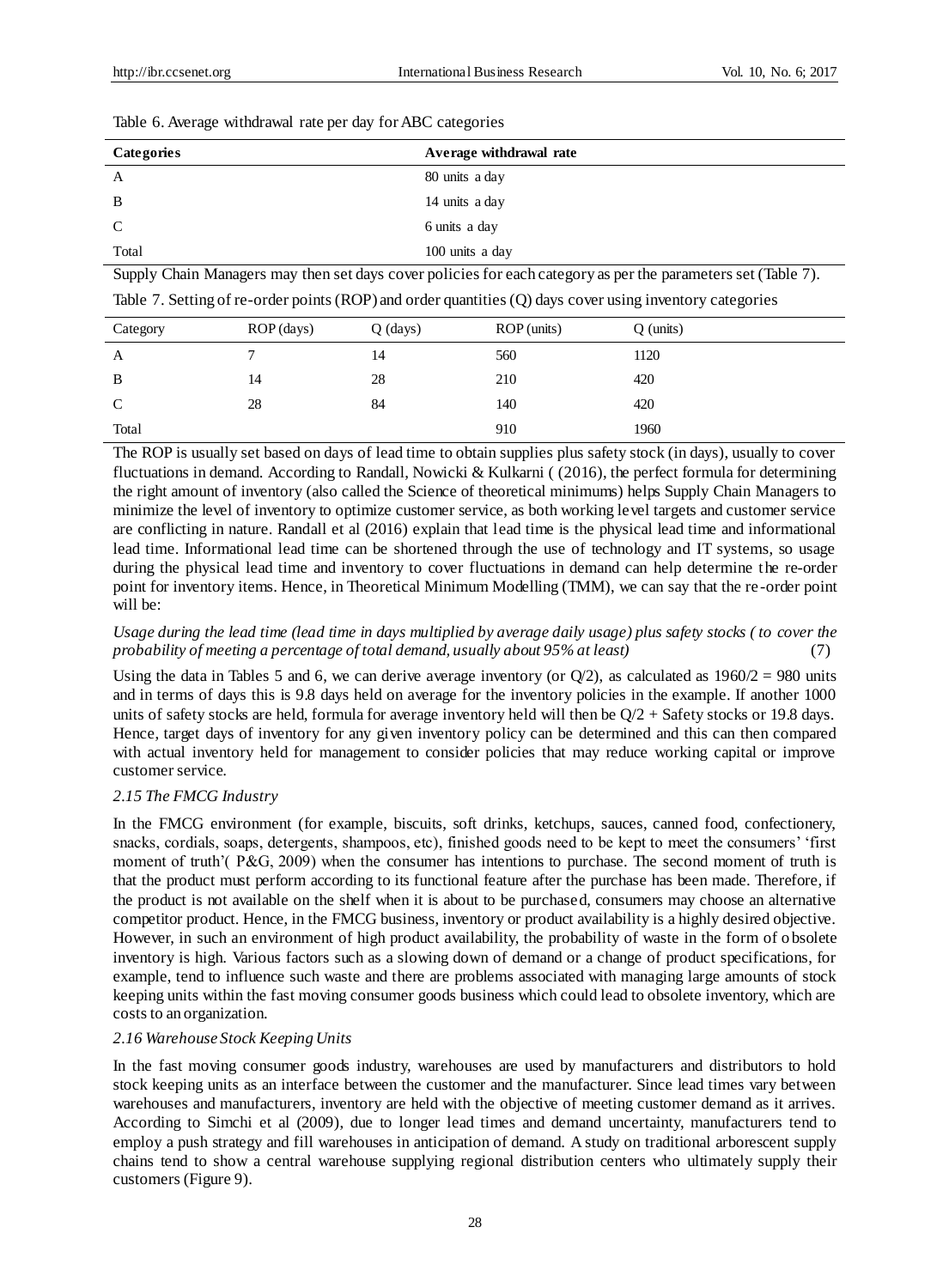

Figure 9. Traditional arborescent supply chains

The study by Cattani, Jacobs & Schoenfelder (2011) shows that there are weaknesses with this outbound supply chain structure. The system assumes a central warehouse supplies second-tier warehouses who serve uniquely defined regional customers. Cattani et al (2011) found that such multi-echelon systems do not achieve inventory optimization. On the other hand, a suggested single-echelon system (Figure 10) that considers a dual role central warehouse is preferred where the central warehouse supplies both regional and serves customers in the local region.



Figure 10. A supply chain with a dual role central warehouse

This study will look at days of inventory within the many warehouses in an organization and compare days of inventory held versus target days. The objective is to consider the potential reasons for the difference and to make recommendations as to how to improve the variance.

#### **3. Research Methodology**

A simulation consisting of order volume for ABC categories and inventory parameters will provide a target days cover of finished goods inventory which can then be compared with actual on-hand days cover of inventory. The comparison will yield many results that will consider differences that could explain whether inventory held could be lowered to meet working capital targets or increased to meet customer service objectives. Based on the literature, a simulation-based optimization framework involving simultaneous perturbation stochastic approximation (SPSA) is usually presented as a means for optimally specifying parameters of internal model control (IMC) and model predictive control (MPC) based decision policies for inventory management in supply chains under conditions involving supply and demand uncertainty (Schwartz, Wang & Rivera, 2006). The effective use of the SPSA technique serves to enhance the performance and functionality of this class of decision algorithms and is illustrated with case studies of actual data involving the simultaneous optimization of controller tuning parameters and safety stock levels for supply chain networks. Original studies were inspired from semiconductor manufacturing but this study looks at a fast moving consumer goods organization. The results of the simulation will demonstrate the comparison of days cover target versus actual days of inventory held so that conclusions can be drawn.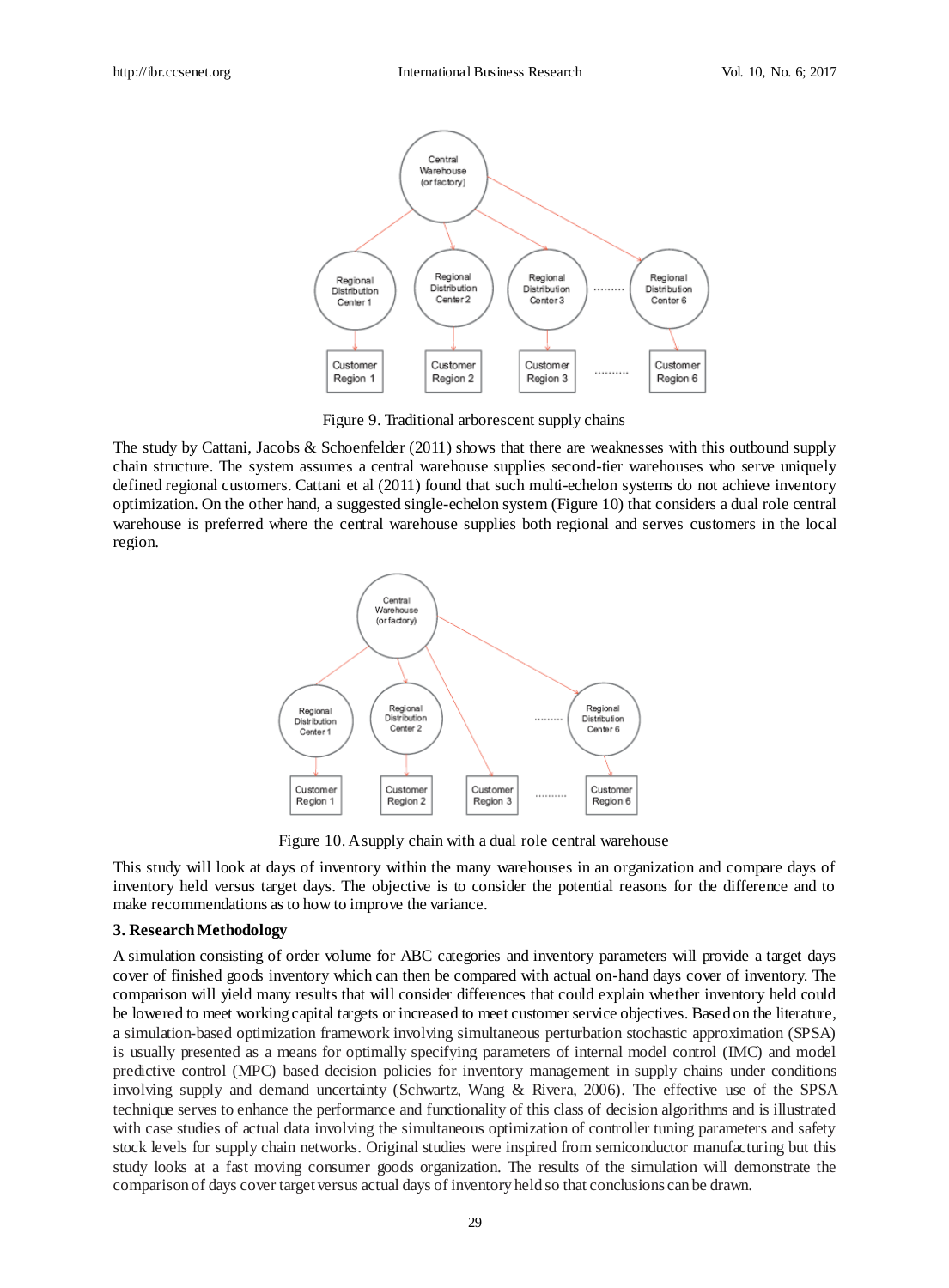#### *3.1 Using Case Study Data for Inventory Modelling*

While the structured questionnaire seems to be most popular with most researchers (Viera, Yoshizaki & Ho, 2009), much research into the area of supply chain and inventory management have used different approaches such as field data collection, interviews with supply chain practitioners, personal experience (Godsell & van Hoek, 2009), cited in Brandenburg (2013) as well as the case study approach. This study considers a case study approach and according to Adebanjo, a [single-case study research](http://en.wikipedia.org/wiki/Single-subject_research) (2009) provides a statistical framework for making inferences from quantitative case-study data. In this study, a single case study will provide the researcher with the whole spectrum of order and inventory records for further analysis. Childe (2011) notes that there is research value of case reports of industries or operations management in practice. For example, from case reports, since the Industrial Age, many theories have continued to provide manufacturers with leading models and applications in the areas of inventory management, such as which items to make for stock or made to order, when to order and how much to order systems. In this study, the various formulas mentioned, will be used in spreadsheet modeling to derive the Theoretical Minimum of inventory to be held and 'what-if' finished goods simulation results (target days of inventory) will be used to make comparisons with actual inventory. To support this study, one-year of order volume data and a snapshot of inventory held will be used. A similar study (Hung Lau, 2012) also used 1 year of sales data in attempting to analyze demand management for downstream wholesale and retail distribution. The organization in this study is a FMCG manufacturer and distributor. The organization operates 28 warehouses and distributes the many SKUs on offer to wholesalers, retailers and even directly to supermarkets and hypermarkets. Order volume is based on annual orders received and inventory held is a snapshot of inventory in the 28 warehouses that it operates from.



Figure 11. Process of data collection for developing a simulation

| Table 8. A set of inventory parameters used to develop a scenario for inventory simulation |  |  |  |  |  |  |  |  |  |  |  |  |  |
|--------------------------------------------------------------------------------------------|--|--|--|--|--|--|--|--|--|--|--|--|--|
|                                                                                            |  |  |  |  |  |  |  |  |  |  |  |  |  |

| Categories      | % of volume     | <b>ROP</b><br>Lead time (days) | Safety stocks (days) | QI   | Q2<br>(days) | Q3   |
|-----------------|-----------------|--------------------------------|----------------------|------|--------------|------|
| A               | 80%             |                                | 14                   | 14   | 10           |      |
| B               | <b>Next 15%</b> |                                | ،4                   | 31   | 24           | 16   |
|                 | Next 5%         |                                | 14                   | 62   | 48           | 31   |
| Average         |                 |                                |                      | 22.2 | 18.8         | 17.8 |
| inventory(days) |                 |                                |                      |      |              |      |

*3.2 Process of Data Collection*

The data will be collected using the process in Figure 11. This will allow the researcher to determine target days of inventory versus actual days for each warehouse.

#### *3.3 Target Days versus Actual Days of Inventory by Warehouse*

To determine the target days of inventory held, the organization under study used the following 3 inventory parameters (Table 8) to determine quantities to be manufactured  $(Q1, Q2 \& Q3)$ .

It was found that quantities to be manufactured against policy Q2 was suitable to be employed because installed capacity for a key process was found to be sufficient for quick replenishment when required. This is an important point in choosing a suitable inventory policy because the lead time policy of 2 days from receipt of order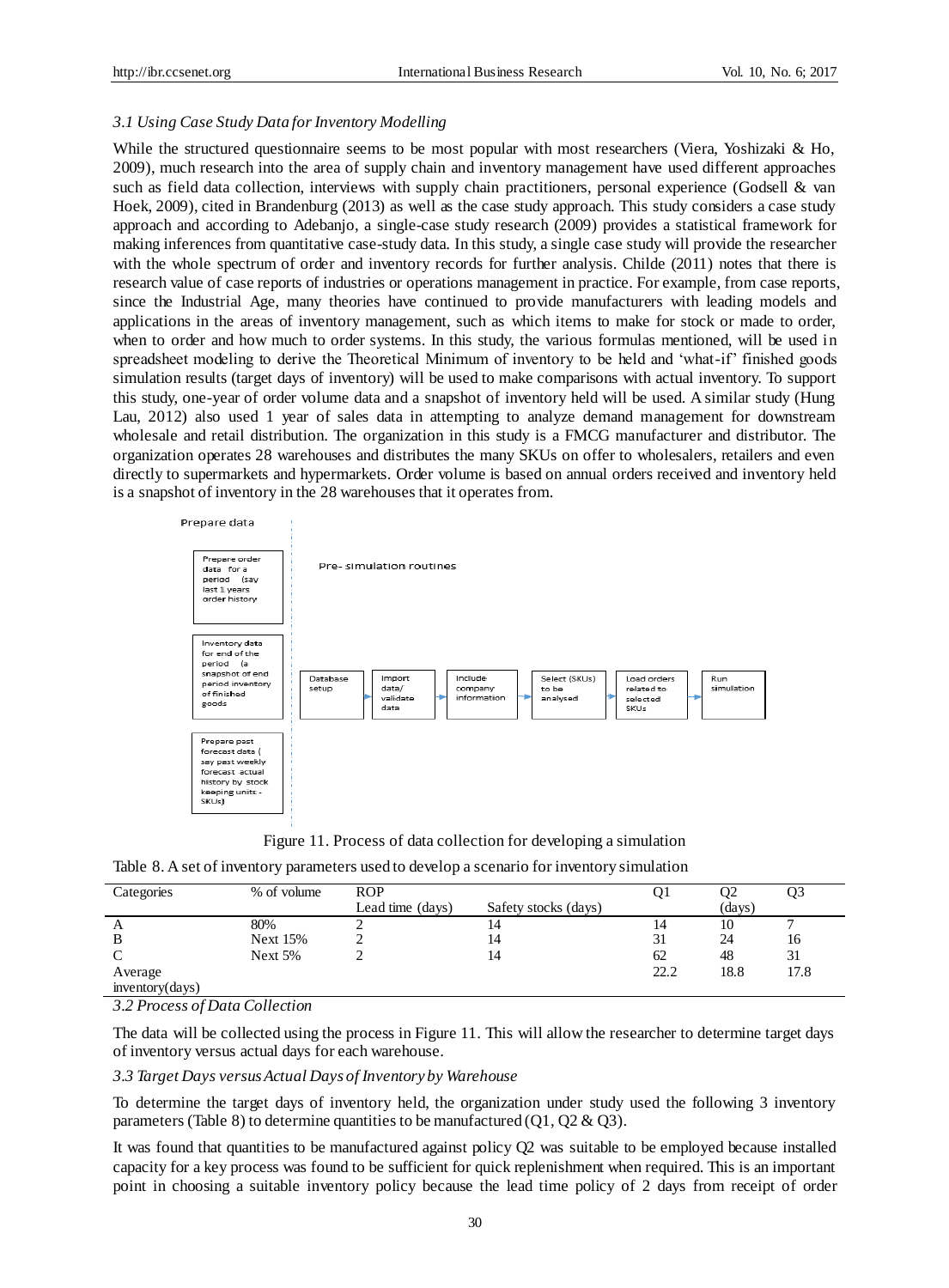quantities to be manufactured meant no queues if capacity were sufficient (Figure 12).



**MFS Hrs** = Manufacturing hours need to manufacture MFS finished goods items. **MTO Hrs** = Manufacturing hours need to manufacture MTO finished goods items. **Rem Hrs** = Manufacturing hours need to manufacture remaining (Rem) MFS and MTO finished goods items. **Avail Hrs** = Manufacturing hours available. In this illustration, the organization has installed 40 hours of manufacturing capacity which is equivalent to one 8-hour shift for 5 days a week.

Figure 12. Installed capacity compared to anticipated demand for a key process

|                   | <b>Target SID</b>      | <b>Actual SID</b> |
|-------------------|------------------------|-------------------|
| <b>Warehouse</b>  |                        |                   |
| <b>W001</b>       | 18.37                  | 34.01             |
| W002              | 18.55                  | 21.63             |
| W003              | 17.53                  | 17.6              |
| <b>W004</b>       | 18.60                  | 28.11             |
| <b>W005</b>       | 18.45                  | 17.33             |
| W006              | 19.13                  | 21.88             |
| W007              | 19.46                  | 25.26             |
| <b>W008</b>       | 18.68                  | 26.16             |
| W009              | 19.40                  | 18.5              |
| <b>W010</b>       | 18.59                  | 16.1              |
| W011              | 19.13                  | 12.86             |
| W012              | 19.61                  | 17.04             |
| W013              | 18.57                  | 27.1              |
| W014              | 19.23                  | 22.23             |
| W015              | 18.64                  | 19.24             |
| W016              | 18.84                  | 25.57             |
| W017              | 18.89                  | 16.48             |
| W018              | 19.02                  | 40.66             |
| W019              | 19.94                  | 24.36             |
| <b>W020</b>       | 17.64                  | 17.83             |
| W021              | 18.98                  | 25.65             |
| W022              | 19.47                  | 9.84              |
| W023              | 19.26                  | 25.29             |
| W024              | 18.76                  | 21.15             |
| W025              | 19.64                  | 29.12             |
| W026              | 18.30                  | 29.8              |
| W027              | 18.43                  | 27.75             |
| W028<br>$\ddotsc$ | 18.64<br>$\sim$ $\sim$ | 10.64             |

Table 9. Target days versus actual days of inventory by warehouse

The chosen policy was then compared to the Actual SID and the results are shown in Table 9.

*3.5 T-Test*

To test the effectiveness of the chosen policy, the following hypothesis has been tested:

 $H_0$ : µActual SID  $\leq \mu$ Scenario SID

 $H_1$ : µActual SID > µScenario SID

Based on the findings from Table 10, we can conclude that the variance of Scenario SID is significantly lower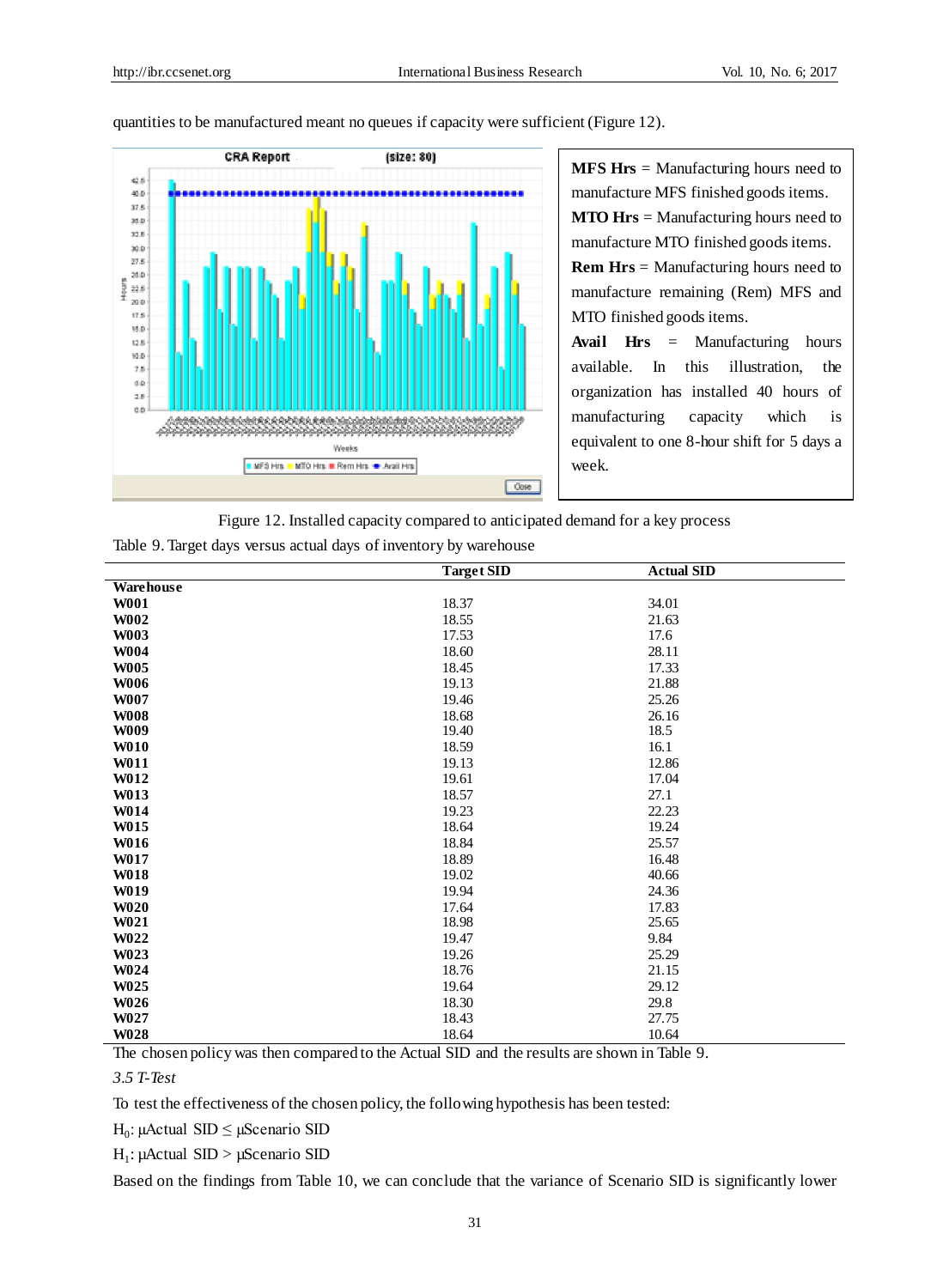than the variance of Actual SID and as calculated, the p-value is less than 0.05.

Table 10. t-Test: Two-Sample Assuming Unequal Variances

F-test ( p-value= 0.0001)

| Target Stock in days versus Actual Stock in days |  |  |  |
|--------------------------------------------------|--|--|--|
| Target SID Scenario Q (A=10, B=24, C=48 days)    |  |  |  |

| Scenario SID<br>Actual SID<br>22.47107143<br>18.84821429<br>Mean<br>Variance<br>47.93498029<br>0.313518915<br><b>Observations</b><br>28<br>28<br>Hypothesized Mean Difference<br>0<br>df<br>27<br>-2.75986806<br>t Stat<br>0.005130239<br>$P(T \le t)$ one-tail<br>t Critical one-tail<br>1.703288446<br>$P(T \le t)$ two-tail<br>0.010260477<br>t Critical two-tail<br>2.051830516 | $1.415$ . $5.126$ . $1.417$<br>$\sim$ $(11 - 10)$ |  |  |  |  |  |
|-------------------------------------------------------------------------------------------------------------------------------------------------------------------------------------------------------------------------------------------------------------------------------------------------------------------------------------------------------------------------------------|---------------------------------------------------|--|--|--|--|--|
|                                                                                                                                                                                                                                                                                                                                                                                     |                                                   |  |  |  |  |  |
|                                                                                                                                                                                                                                                                                                                                                                                     |                                                   |  |  |  |  |  |
|                                                                                                                                                                                                                                                                                                                                                                                     |                                                   |  |  |  |  |  |
|                                                                                                                                                                                                                                                                                                                                                                                     |                                                   |  |  |  |  |  |
|                                                                                                                                                                                                                                                                                                                                                                                     |                                                   |  |  |  |  |  |
|                                                                                                                                                                                                                                                                                                                                                                                     |                                                   |  |  |  |  |  |
|                                                                                                                                                                                                                                                                                                                                                                                     |                                                   |  |  |  |  |  |
|                                                                                                                                                                                                                                                                                                                                                                                     |                                                   |  |  |  |  |  |
|                                                                                                                                                                                                                                                                                                                                                                                     |                                                   |  |  |  |  |  |
|                                                                                                                                                                                                                                                                                                                                                                                     |                                                   |  |  |  |  |  |
|                                                                                                                                                                                                                                                                                                                                                                                     |                                                   |  |  |  |  |  |

The P(F $\le$ =f) one tail values is less than 0.025 and the P(T $\lt$ t) two-tail values is less than 0.05. Hence, we can conclude that there are statistically significant differences between the Target SID and Actual SID in this study.

#### **4. Discussion**

Based on the initial findings, the actual days of inventory held at 22.47 days is 21.1% higher than the target of 18.85 days. Thereby we can conclude that there are significant differences between the target and actual days of inventory held. Further discussions with the management of the organization showed that the process of inventory planning can be further improved on. Quantities ordered can be reviewed so that lower quantities can be considered since quantity ordered directly impacts average inventory held but sufficient small batch capacity must be installed. Re-order points can also include scientific methods of determining safety stocks, so that the probability of meeting demand will optimize levels of inventory held and meet incoming demand for less stock outs. One other reason given in the discussions was that inventory was at the wrong place when demand arrived. Perhaps, keeping inventory in a centralized warehouse would help improve this.

#### **5. Limitations and Future Research**

This study attempts to consider how target days are computed in inventory management and how they can be compared to actual days of inventory so as to determine how well Supply Chain Managers are managing finished goods inventory in fast moving consumer goods businesses. The field of Sales and Operations Planning (S&OP) which attempts to balance demand with supply covers a broader area involving forecasting, inventory categorization, inventory replenishment, material requirement planning as well as capacity and procurement planning. There is much scope to expand this study to include many other factors and therefore a major limitation of the study is that it does not cover the full scope of the Sales and Operations planning process. In addition, the study only covers one organization with multiple warehouses and did not cover broader industry players. Furthermore, in forecasting, many short term forecasting approaches may be considered and in inventory categorization, other variables in addition to order volume may also provide the Supply Chain Manager with additional variables that may allow different alternatives on which items to make for stock or make to order. But, the value of this study needs to be appreciated because at the heart of inventory management, a Supply Chain Manager could use the findings in this study to determine targets and compare them with actual inventory and based on the comparisons, the Supply Chain Manager may consider strategies to lower inventory, taking into account the growing cost of holding inventory with the aim of reducing slow moving and inventory waste.

# **References**

- Adebanjo, D. (2009). Understanding demand management challenges in intermediary food trading: a case study. *Supply Chain Management: An International Journa*l, *14*(3), 224-233. https://doi.org/10.1108/13598540910954566
- Beamon, B. M. (1998). Supply chain design and analysis: Models and methods, *International Journal of Production Economics*, *55*(3), 281-294. https://doi.org/10.1016/S0925-5273(98)00079-6
- Bowersox, D. J., Closs, D. J., & Bixby, C. M. (2010). *Supply Chain Logistics Management* (3rd ed.). McGraw Hill International Edition.
- Braglia, A., Grassi, A., & Montanari, R. (2004). Multi-attribute classification method for spare parts inventory management. *Journal of Quality in maintenance Engineering*, *10*(1), 55-65. https://doi.org/10.1108/13552510410526875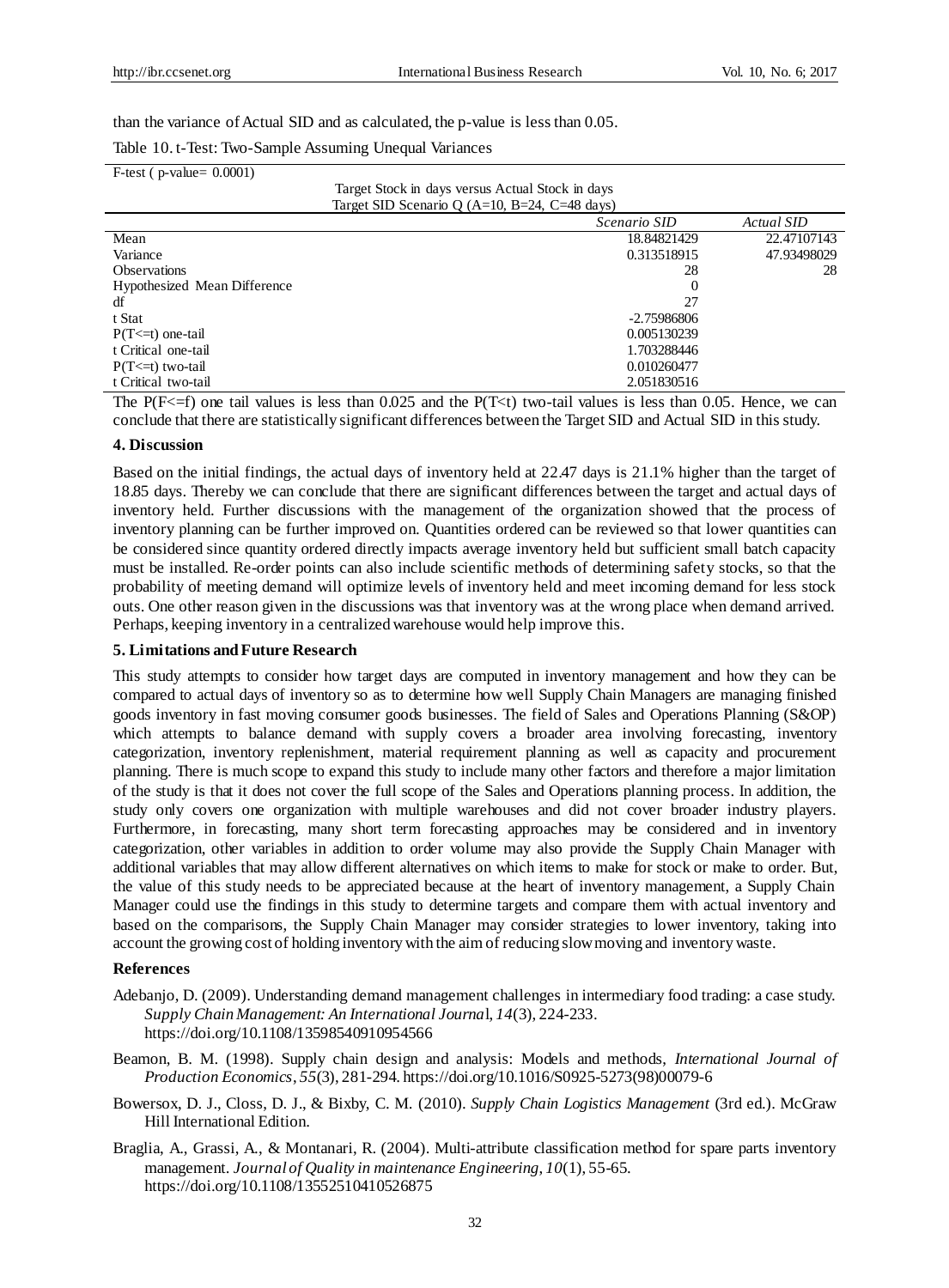- Brandenburg, M. (2013). *Quantitative models for value-based Supply Chain Management*. In *Supply Management Research,* 149-172. Springer Fachmedien Wiesbaden. https://doi.org/10.1007/978-3-658-03061-2\_7
- Business Encyclopedia. (2016). Inventory, Inventory Management and Accounting explained, Building the business case analysis. https://www.business-case-analysis.com/inventory.html [Accessed on July 9, 2016].
- Cattani, K. D., Jacobs, F. R., & Schoenfelder, J. (2011). Common inventory modeling assumptions that fall short: Arborescent networks, Poisson demand, and single-echelon approximations. *Journal of Operations Management, 29*(5), 488-499. https://doi.org/10.1016/j.jom.2010.11.008
- Childe, S. J. (2011).Case studies in *Operations management. Production planning & control*, *22*(2), 107. https://doi.org/10.1080/09537287.2011.554736
- Columbus, L. (2015). Ten big ways big data is revolutionizing supply chain management. [http://www.forbes.com/sites/louiscolumbus/2015/07/13/ten-ways-big-data-is-revolutionizing-supply-chain](http://www.forbes.com/sites/louiscolumbus/2015/07/13/ten-ways-big-data-is-revolutionizing-supply-chain-management/#1fe1945f3d38)[management/#1fe1945f3d38](http://www.forbes.com/sites/louiscolumbus/2015/07/13/ten-ways-big-data-is-revolutionizing-supply-chain-management/#1fe1945f3d38) [Accessed on 16.7.2016]
- Columbus, L. (2015). Ten ways big data is revolutionizing supply chain management. *Forbes, July*, *13*.
- Eroglu, C., & Hofer, C. (2011). Lean, leaner, too lean? The inventory-performance link revisited, *Journal of Operations Management*, *29*(4), 356-369. https://doi.org/10.1016/j.jom.2010.05.002
- Fraser, J., & Brandel, W. (2007). *Demand driven inventory management strategies: Challenges & opportunities for distribution-intensive companies.* Industry Directions, Inc.
- Ganeshan, R. (1999). Managing supply chain inventories: A multiple retailer, one warehouse, multiple supplier model.*International Journal of Production Economics*, *59*(1-3), 341-354. https://doi.org/10.1016/S0925-5273(98)00115-7
- Godsell, J., & van Hoek, R. (2009). Fudging the supply chain to hit the number: five common practices that sacrifice the supply chain and what financial analysts should ask about them. *Supply Chain Management: An International Journal*, *14*(3), 171-176. https://doi.org/10.1108/13598540910954511
- Harris, F. W. (1915). What quantity to make at once. *The Library of Factory Management,* 47-52. Operation and Costs. Chicago: AW Shaw Company.
- Heizer, J., Render, B., & Munson, C. (2017). *Operations management*. *Sustainability and supply chain management*(12th ed.), New Jersey: Prentice Hall.
- Hung, L. H., (2012). Demand management in downstream wholesale and retail distribution: a case study. *Supply Chain Management: An International Journal*, *17*(6), 638-654. https://doi.org/10.1108/13598541211269247
- Hung, M. (2000). Accounting standards and value relevance of financial statements: An international analysis, *Journal of Accounting and Economics*, *30*(3), 401-420. https://doi.org/10.1016/S0165-4101(01)00011-8
- Kidman, A. (2011). Use this Excel spreadsheet for project management. <http://www.lifehacker.com.au/2011/12/use-this-excel-spreadsheet-for-project-management> [Accessed July 9, 2016]
- King, L. K., & King, J. S.(2015). *Value stream mapping for the process industries. Creating a roadmap for lean transformation.* CRC Press, Taylor & Francis Group.
- Krajewski, L. J., Malhotra, M. K, & Ritzman, L. P. (2013). *Operations management: Processes and value chains*, (10th ed). Pearson Education International.
- Longo, F., & Mirabelli, G. (2008). An advanced supply chain management tool based on modelling and simulation, *Computers & Industrial Engineering, 54*(3), 570-588. https://doi.org/10.1016/j.cie.2007.09.008
- Mackelprang, A. W., & Nair, A. (2010). Relationship between just-in-time manufacturing practices and performance: A meta-analytic investigation. *Journal of Operations Management*, *28*(4), 283-302. https://doi.org/10.1016/j.jom.2009.10.002
- Mertens, P. A. J., TU, M. U., den Hartog, O. C., Linders, J., & Jaspers, H. (2016). Waste Reduction in a Distribution Inventory System by Reconsidering Policies in the Central Warehouse.
- Niu, E. (2013) Apple lesson of the day: Inventory is evil. <http://www.fool.com/investing/general/2012/03/23/apple-lesson-of-the-day-inventory-is-evil.aspx> [Accessed on June 29, 2016].